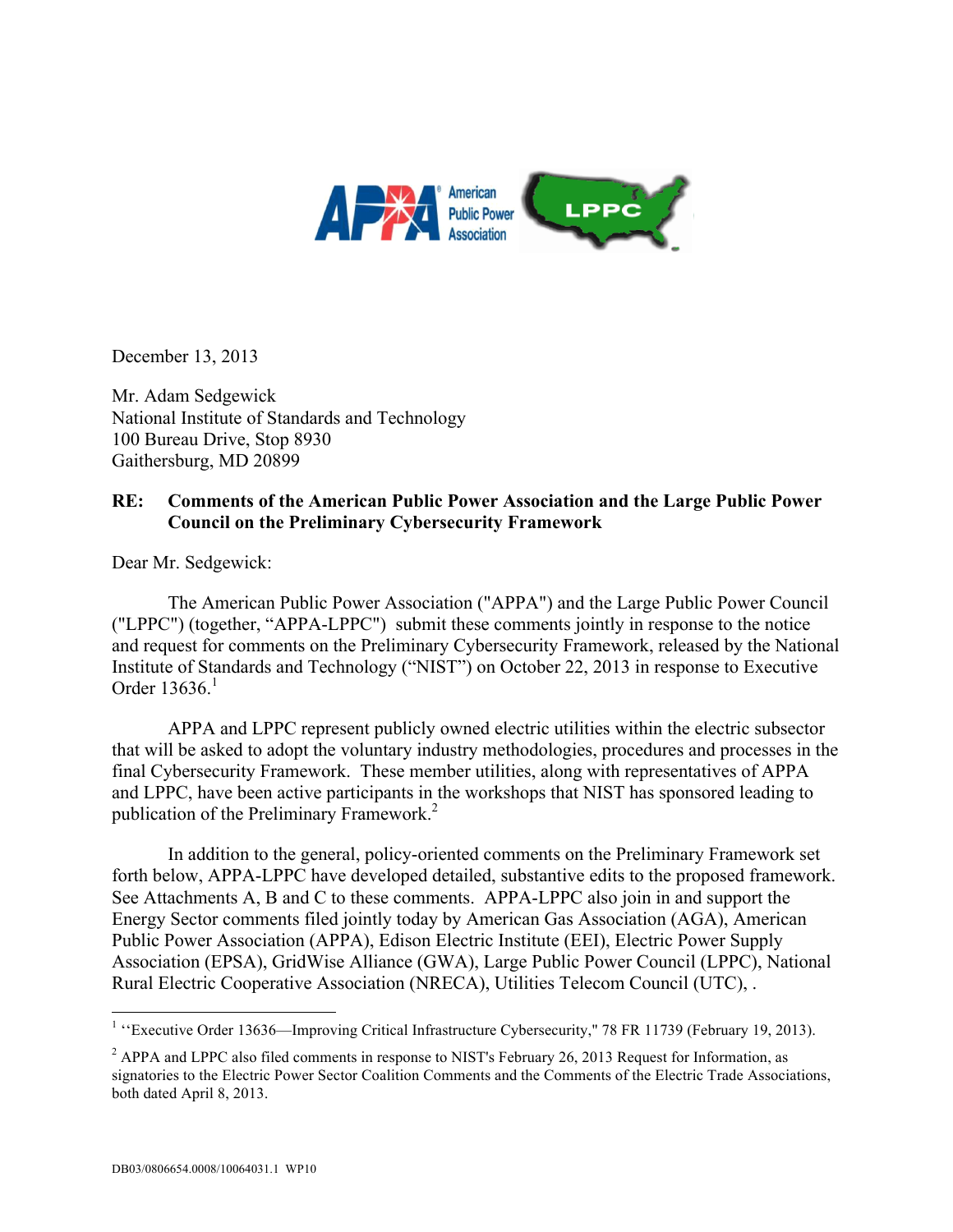evolves. Cybersecurity is central to the day-to-day operations of our member utilities across the and communications networks. Each of our members is committed to working with their respective suppliers of equipment, fuel and other inputs to the electricity supply chain and with infrastructure from cyber attack. APPA-LPPC members have a long history of excellence in providing reliable and affordable service, and a proven commitment to maintaining high standards as technology country, each of which manages cybersecurity programs tailored to its unique operations, assets their electricity end-use customers to enhance the protection and resiliency of the nation's critical

to reduce cybersecurity risk to critical infrastructure.<sup>3</sup> An appropriately structured framework APPA-LPPC welcome NIST's development of a broad, cross-sector Baseline Framework will provide the potential for meaningful improvement in national security, as common procedures and processes are implemented across sectors. Our members are fully committed to assisting in the development and implementation of the Framework and to participating in the processes leading to further refinements.

#### **I. Identity of APPA and LPPC**

APPA is the national service organization representing the interests of not-for-profit, publicly owned electric utilities throughout the United States. More than 2,000 public power utilities provide over 15 percent of all kilowatt-hour sales of electricity to ultimate customers, and do business in every state except Hawaii.

LPPC represents 26 of the largest state and municipal-owned utilities in the nation. Together, LPPC's members represent 90 percent of the transmission investment owned by nonfederal public power entities.

Notices and communications regarding these comments may be addressed to:

#### **AMERICAN PUBLIC POWER ASSOCIATION** Jonathan D. Schneider

Allen Mosher and Reliability Standards  $(202)$  467-2944 amosher@publicpower.org (202) 728-3034

Delia Patterson intervention in the settlement of the settlement of the settlement of the settlement of the set Assistant General Counsel

 Director, Electric Reliability Standards and Nathan Mitchell Compliance

## **LARGE PUBLIC POWER COUNCIL**

Vice President of Policy Analysis STINSON MORRISON HECKER LLP Jonathan P. Trotta 1775 Pennsylvania Ave. NW, Suite 800 Washington, DC 20006-4605 jschneider@stinson.com

DPatterson@publicpower.org Counsel for Large Public Power Council

 $\overline{a}$ 

<sup>&</sup>lt;sup>3</sup> EO at section 7.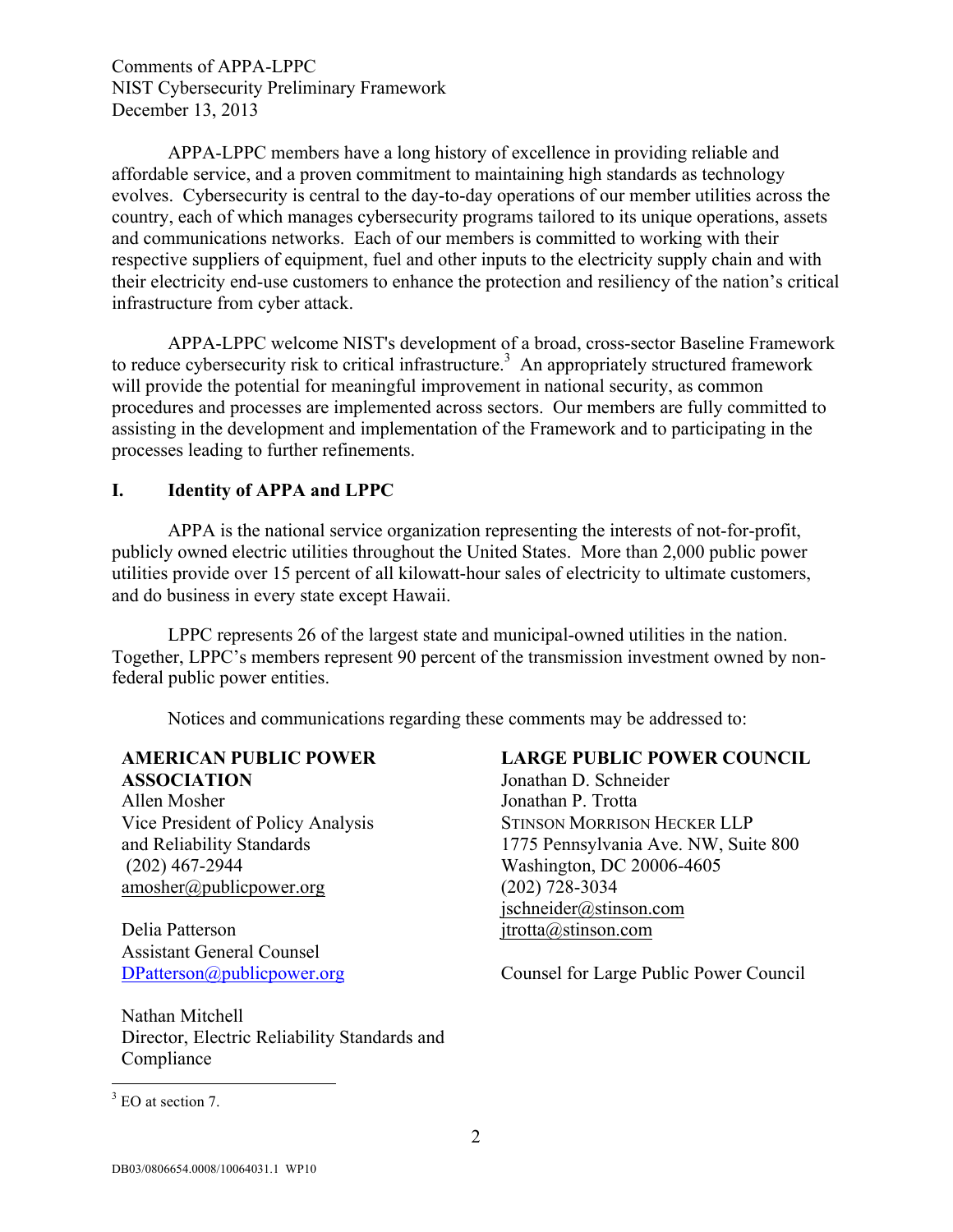(202) 467-2925 nmitchell@publicpower.org

 1875 Connecticut Ave. NW, Suite 1200 Washington, DC 20009

## **II. Comments**

## **A. Efficacy of the Preliminary Framework in Achieving Objectives and Proposed Revisions to Sections 2 and 3.**

 The Note to Reviewers preceding the content of the Preliminary Framework asks a series to businesses of varied types. Specifically, NIST asks: of questions eliciting general comments on the efficacy of the document in defining outcomes, enabling cost effective implementation, providing useful tools to senior executives and guidance

*Does the Preliminary Framework:* 

- • *adequately define outcomes that strengthen cybersecurity and support business objectives?*
- • *enable cost-effective implementation?*
- • *appropriately integrate cybersecurity risk into business risk?*
- • *provide the tools for senior executives and boards of directors to understand risks and mitigations at the appropriate level of detail?*
- *provide sufficient guidance and resources to aid businesses of all sizes while maintaining flexibility?*

As a general matter, APPA-LPPC believe the Preliminary Framework does a commendable job of outlining the core functions, practices and organizational attributes associated with effective programs for identifying, managing and responding to Cybersecurity Risks. APPA-LPPC recognize the substantial challenge inherent in an effort to draw program components in sufficient detail to provide substantive guidance, while remaining sufficiently flexible to apply across sectors of the economy with very diverse cybersecurity risk profiles and needed responses. The general approach taken by the Preliminary Framework in outlining the core elements of an effective program, and recommending that their application be tailored to reflect each organization's unique business requirements, risks, risk tolerance and resources makes sense to us, as it simultaneously provides useful guidance and essential flexibility.

 With that said, APPA-LPPC recommend certain significant language changes to Sections These changes are designed to clarify the meaning and intent of the Tiers, and to outline the 2 and 3 of the Preliminary Framework (Framework Tiers and How to Use the Framework). provisions governing use of the Framework in terms that APPA-LPPC believe are more concrete and manageable than the current draft. The proposed revisions to the Tiers clarify that the choice of an appropriate Tier is the province of the affected entity. Further, the revisions more closely tie increasing levels of accomplishment to the functions and categories identified in the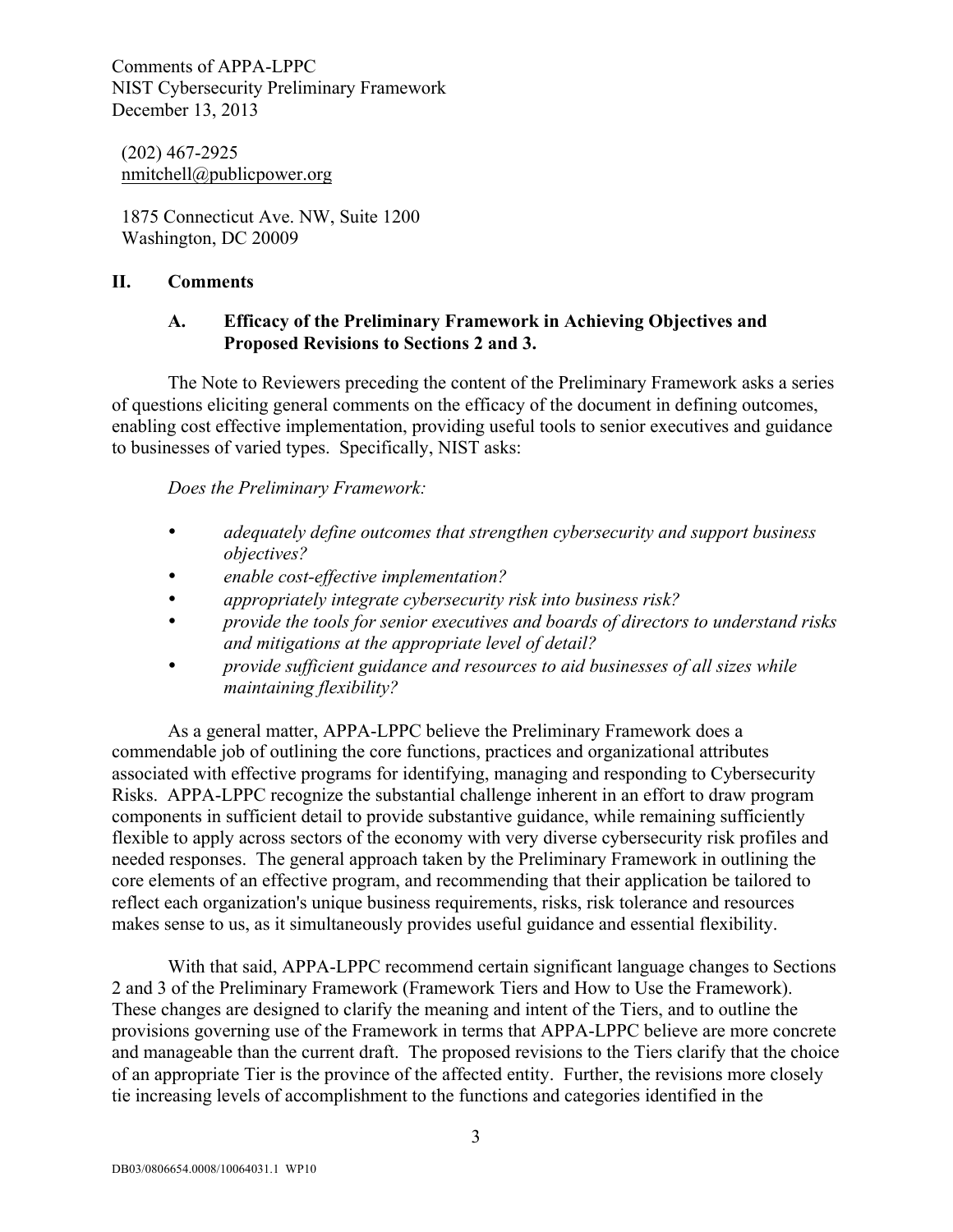Framework Core. The proposed revisions to Section 3 of the Preliminary Framework (How to Use the Framework) are designed to clarify that the Framework is designed to provide organizations with a systematic method for identifying their cyber risks, their risk tolerance and security aspirations, and then to proceed to construct a program to achieve specified security objectives.

 herewith as Attachments A and B, and are also reflected on the Excel template (Attachment C) These changes are reflected on the redline of the Preliminary Framework submitted

#### **B. Informational References**

 manner that allows for effective use." On this point, APPA-LPPC believe the Preliminary many of APPA's and LPPC's members are subject to electric reliability standards developed by NIST asks whether the Preliminary Framework "express[es] existing practices in a Framework would be meaningfully improved by incorporating NERC's Critical Infrastructure Protective ("CIP") standards into the Informative References expressed in Appendix A (Framework Core). As electric utilities which own or operate facilities that are part of the Bulk Electric System and subject to Section 215 of the Federal Power Act ("FPA"), 16 U.S.C. 824o, the North American Electric Reliability Corporation ("NERC"). These NERC standards were developed through an exhaustive industry consensus-based standards development process accredited by the American National Standards Institute ("ANSI").

 the CIP standards is enforceable by NERC, subject to the oversight and approval of the Federal NERC's Critical Infrastructure Protection ("CIP") standards impose mandatory and enforceable requirements on owners and operators of the Bulk Electric System. Compliance with Energy Regulatory Commission ("FERC"). Enforcement actions may entail the imposition of financial penalties of up to one million dollars per violation per day, as well as NERC remedial action directives to ensure immediate changes to cybersecurity practices and procedures.

 System. Currently effective Version 3 of the NERC CIP standards are grouped as follows: The NERC CIP standards are prescriptive and comprehensive, covering both cybersecurity and the physical security of cyber systems that are used to control the Bulk Electric

- CIP-002-3 Critical Cyber Asset Identification
- CIP-003-3 Security Management Controls
- CIP-004-3 Personnel  $&$  Training
- CIP-005-3 Electronic Security Perimeters
- CIP-006-3 Physical Security of Critical Cyber Assets
- CIP-007-3 Systems Security Management
- CIP-008-3 Incident Reporting and Response Planning
- CIP-009-3 Recovery Plans for Critical Cyber Assets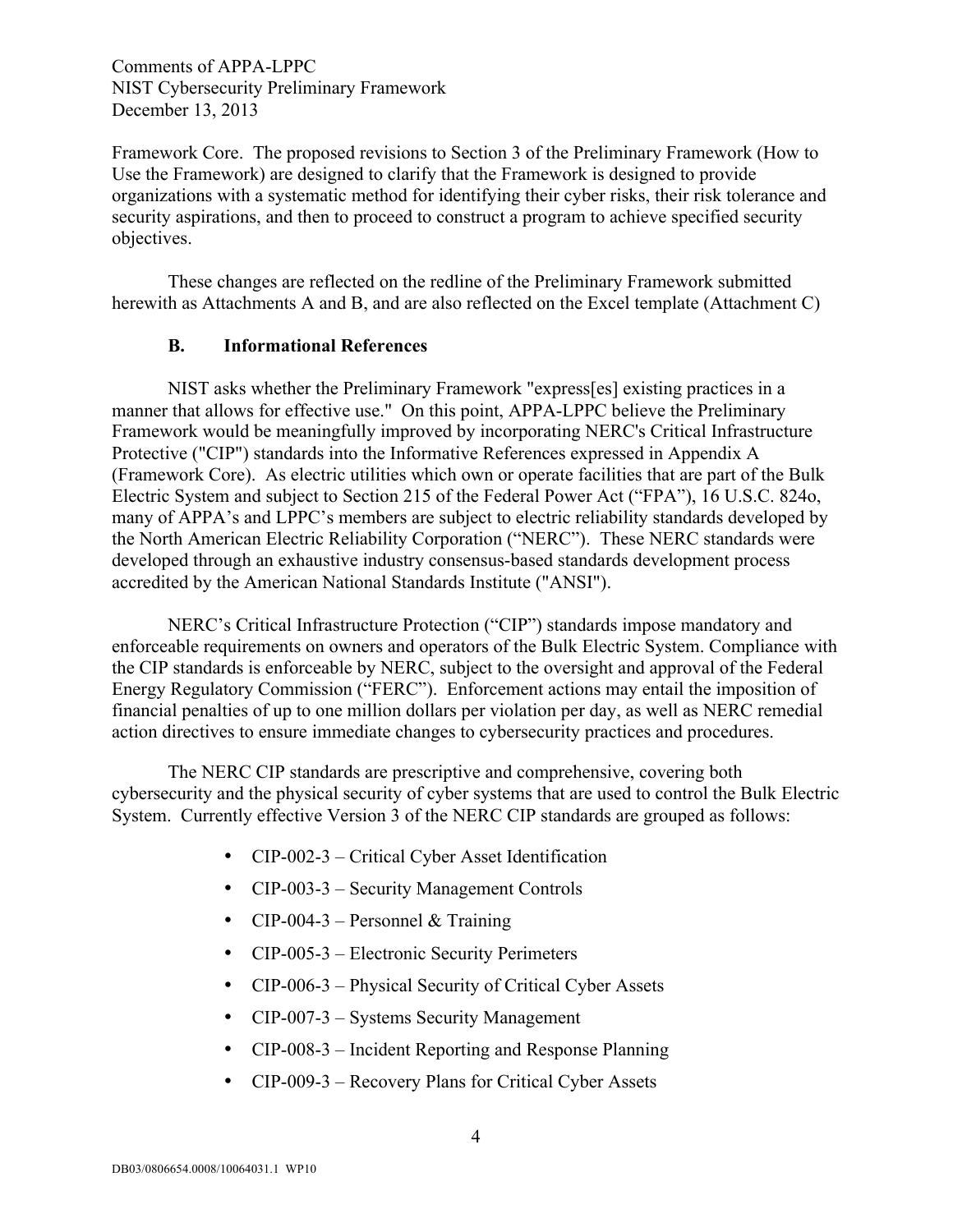Version 5 of the NERC CIP standards was approved by FERC on November 22, 2013, to become mandatory and enforceable on April 1, 2016. As NERC explained in response to NIST's Request for Information, Version 5 of the CIP Standards reflects existing NIST guidelines  $(SP800-53)^4$  by scaling the level of needed security controls to identified risks and providing for ongoing monitoring, assessments and corrections of controls. Version 5 of the NERC CIP standards also adds two standards to the NERC CIP family, fashioned from pre-existing requirements:

- Assessments • CIP-010-1 – Configuration Change Management and Vulnerability
- CIP-011-1 Information Protection

 APPA-LPPC note that the EO expressly states that the NIST Framework "shall possible."5 Further, the RFI states that "[t]he Framework would be designed to be compatible with existing regulatory authorities and regulations."<sup>6</sup> incorporate voluntary consensus standards and industry best practices to the fullest extent

 APPA-LPPC understand that NIST has decided, at least provisionally, not to list the CIP sector-specific frameworks, nor would the we object to further cross references to other sector standards as informative cross references, on the ground that they are specific to the electricity sub-sector. APPA-LPPC ask NIST to reconsider this approach for two reasons. First, APPA-LPPC believe the CIP standards will be a useful reference point for sectors other than electricity. APPA-LPPC cannot see that other sectors are in any way prejudiced by incorporation of these provisions into the informative references. The references would in no way undermine other standards.

Second, there is good reason to consider the electric sector to be unique, not only due to the fact that it is governed by comprehensive, mandatory standards, but also because the industry has been uniquely singled out as a target for cyber attacks. The Department of Homeland Security Industrial Control Systems Cyber Emergency Response Team (ICS-CERT) reports that in the first half of 2013 some 53% of all reported cyber attacks were on the energy sector, followed in prevalence by 32% on Critical Manufacturing, and 5% each for the next most targeted sectors (communications and transportation). These figures support considering the electric sector somewhat uniquely.

 $\overline{a}$ 

and Organizations, updated May 1, 2010, http://csrc.nist.gov/publications/nistpubs/800-53-Rev3/sp800-53-rev3final\_updated-errata\_05-01-2010.pdf<br> $<sup>5</sup>$  EO, Section 7.</sup> <sup>4</sup> NIST Special Publication 800-53 Revision 3, Recommended Security Controls for Federal Information Systems

 $<sup>5</sup>$  EO, Section 7.</sup>

 $<sup>6</sup>$  NIST RFI at 13025.</sup>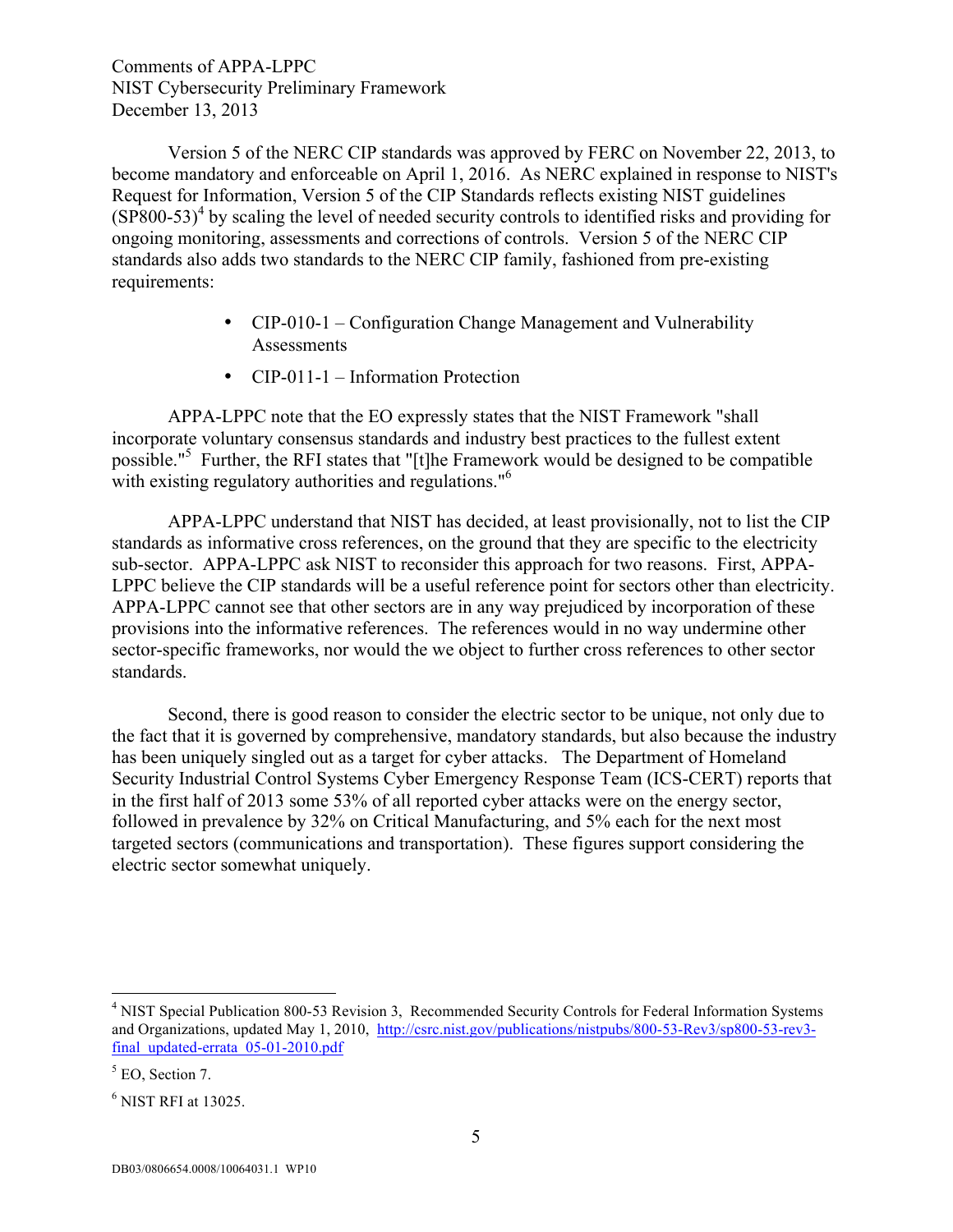## **C. Necessary Limitations on Use of the Framework**

APPA-LPPC ask NIST to state in the Introduction to the Framework or elsewhere that the Framework is not designed to be used by third parties to grade performance or provide a basis for any form of certification. Though the structure of the Framework would seem to make this evident, APPA-LPPC have been involved in discussions in which parties have pressed for some mechanism for entity performance evaluation under the Framework.

 The concept behind the Tiers in the Framework and the construct of the Profiles is to the ossification of industry practices and encouraging entities to manage to compliance, instead of looking to the Framework as a guidepost for continuous improvement. As well, the prospect potential for conflicting direction and confusion. APPA-LPPC urge NIST to assist in avoiding encourage self-assessment by entities, based on internal evaluation of the risks they face, their risk tolerance, and their aspirations. This approach does not lend itself to external evaluation, the assessment of a pass-fail grade or any type of certificate of approval. Indeed, the use of the Framework as a tool for third-party evaluation would be counter-productive, as it would lead to of any type of formal evaluation would make the potential for conflicting directions with respect to other standards acute. This is a particular concern for the electric sector as it bears on NERC CIP compliance. While APPA-LPPC members see the Framework, as it is evolving, to be generally compatible with the CIP standards, there are certainly areas where differences language and approach raise the potential for conflicting direction. If the Framework is employed in support of evaluations which have regulatory or legal consequences, it raises the this confusion by expressly stating that the Framework is not designed to be used as a tool for third-party evaluations.

## **D. Privacy Considerations**

 associated information security measures or controls on business confidentiality, and to protect individual privacy and individual liberties." APPA-LPPC read this passage to specify that NIST Section 7(c) of the Executive Order specifies that "[t]he Cybersecurity Framework shall include methodologies to identify and mitigate impacts of the Cybersecurity Framework and must be mindful of privacy concerns with respect to the direction the Framework provides in enhancing security, but not to make privacy a central goal or focus of the Framework.

 the "Identify" function of Appendix B, e.g., directs entities to identify policies and procedures Principles (FIPPs) – and they find these provisions to be generally laudable – it does not appear APPA-LPPC are concerned that, instead of focusing on means to limit the privacy impacts of the Framework, Appendix B appears to recommend independent privacy protections unrelated to the protection of critical infrastructure. The second Governance feature articulated in that address privacy or Personal Identifiable Information (PII) and to implement procedures which "provide notice to and enable consent by affected individuals." While APPA-LPPC recognize that these provisions are generally consistent with the Fair Information Practice that their implementation is appropriately the subject of the Framework.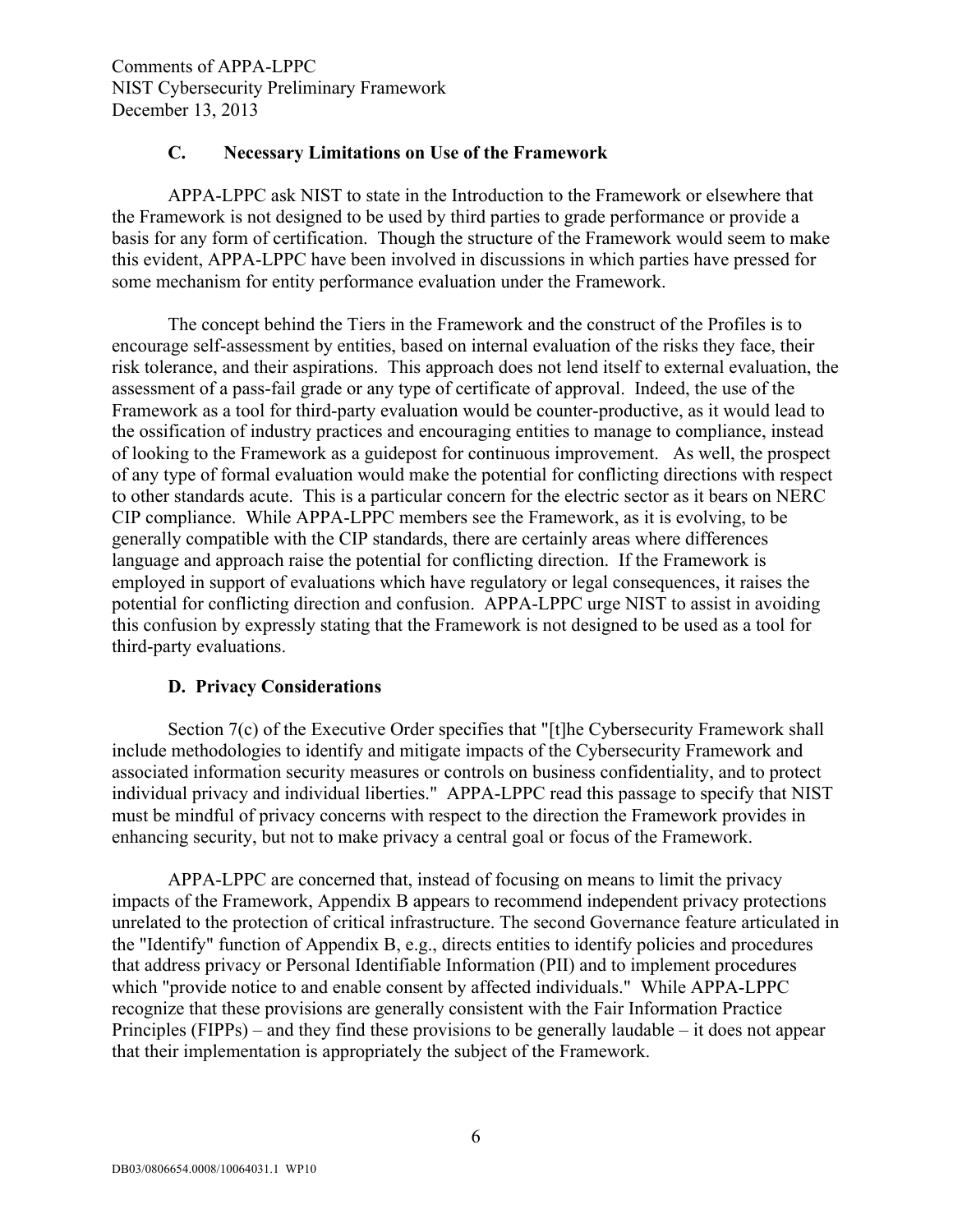For this reason, APPA-LPPC ask NIST to state in the introduction to Appendix B that its provisions are designed only to call for the implementation of privacy protections to the extent any steps taken in furtherance of the Framework may compromise customer privacy. Protecting the confidentiality of customer data that utilities possess is an important goal for our members, but we ask NIST to recognize that the Executive Order raises this subject in connection with the Framework only to extent privacy may be compromised by the implementation of cybersecurity measures associated with the Framework.

APPA-LPPC note that on December 5, 2013, Harriet P. Pearson provided NIST with an alternative to Appendix B which is generally consistent with the comments herein. That alternative reinforces the point that privacy considerations are important, but should be addressed to the extent impacted by the core concern of the Framework, which is the protection of critical infrastructure.

## **E. Definition of Adoption**

During the Raleigh, North Carolina workshop, a definition of "adoption" for the Framework was provided by DHS and NIST. Participants at the workshop expressed concerns about the use of the word "adopts" and it's definition. The Trade Associations propose the following clarification to the definition posted by NIST on December, 4, 2013.

An organization adopts the framework when it *voluntarily uses the Cybersecurity Framework as component of its processes* (added material italicized) for identifying, assessing, prioritizing, and/or communicating:

- cybersecurity risks,
- current approaches and efforts to address those risks, and
- steps needed to reduce cybersecurity risks as part of its management of the organization's broader risks and priorities.

The inclusion of the word "voluntary" is consistent with Section 8 of the EO and the establishment of the voluntary program through DHS. Additionally, modifying "key part of its systematic process" to "component of its processes" recognizes that there are sectors that are governed by mandatory and enforceable cybersecurity standards.

## **F. Further Detailed Comments**

 APPA-LPPC herewith submit as Attachment C further detailed suggested changes to the Preliminary Framework in the Excel spreadsheet format suggested by NERC for this purpose.

# **III. CONCLUSION**

APPA-LPPC support the work NIST has undertaken to develop a Cybersecurity Framework consistent the EO, and asks that these comments be reflected in the shape of that Framework.